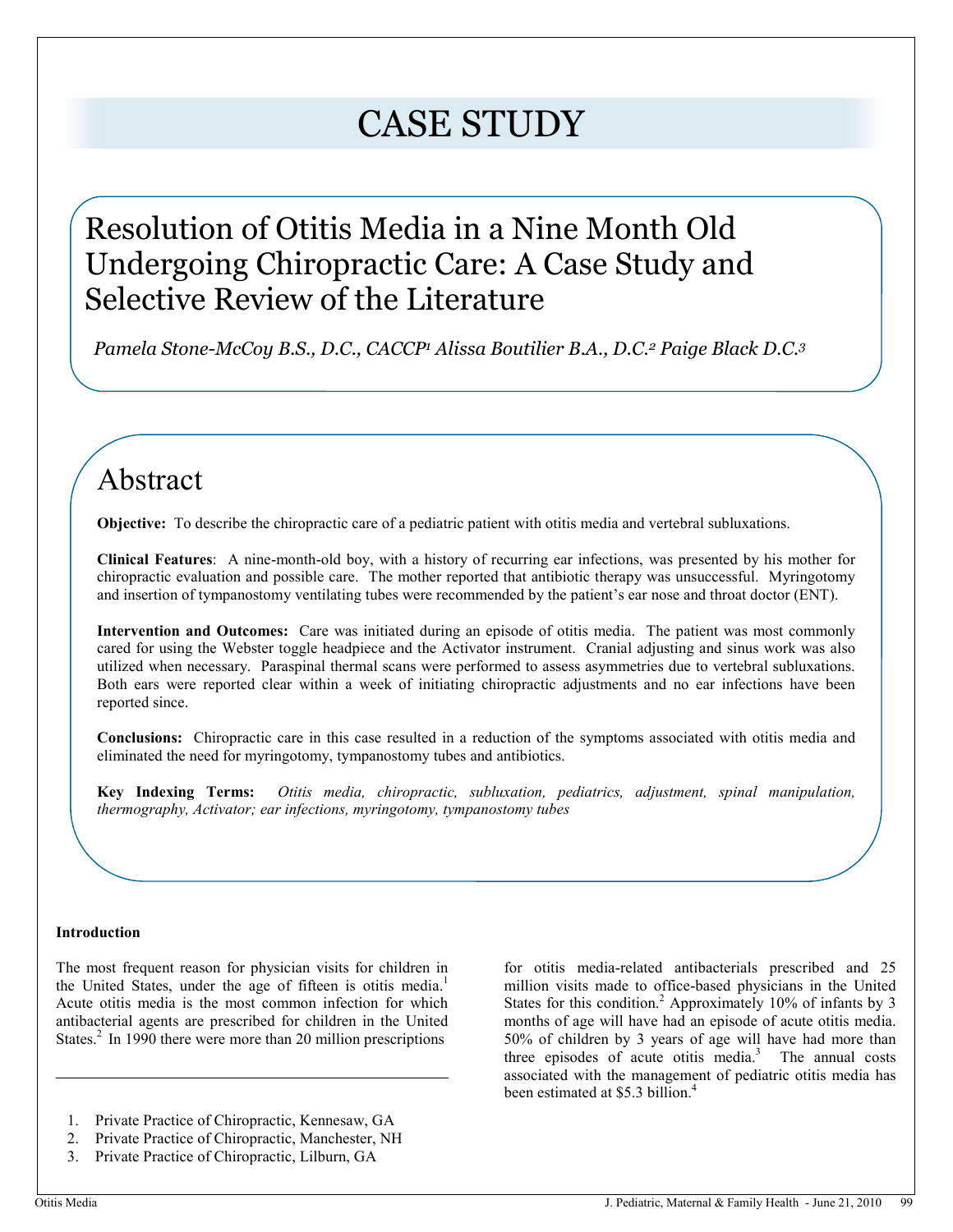Acute otitis media results in inflammation of the middle ear and is caused by bacteria in 70% of cases. Characteristic findings in bacterial cases of acute otitis media involve redness and bulging of the tympanic membrane.<sup>5</sup> Viruses elicit acute otitis media in about 30% of cases and in prolonged courses of acute otitis media, both bacterial and viral infections have been observed.<sup>5</sup> Otits media with effusion is effusion of the middle ear without symptoms of acute inflammation such as pain and fever. Frequently the tympanic membrane in this case is amber or opaque in color.

The most common cause of childhood hearing loss is chronic otitis media. It can result in developmental impairment affecting linguistic, behavioral, motor and social skills.<sup>6, 7</sup> Haemophilus influenzae, Streptococcus pneumoniae and Moraxella catarrhalis are the most common pathogens found responsible for bacterial infections in otitis media with effusion. $2,5,6$ 

Otitis media is not a primary disease but instead a complication of other conditions; examples including coryza and sinusitis.<sup>8</sup> There is still much discussion and debate pertaining to the understanding and cause of middle ear infections in children.

It seems that the pathogenesis of otitis media is best explained by Eustachian tube dysfunction combined with a viral and/or bacterial infection, as well as various predisposing factors. In the early years of life the Eustachian tubes are oriented horizontally, thereby reducing the gravitational effect of middle ear drainage. This anatomical feature may contribute to residual fluid seen behind the tympanic membrane after an episode of otitis media.<sup>9</sup> A normally functioning Eustachian tube provides the following effects: (1) protection of the middle ear (2) drainage of fluid from the middle ear back into the nasopharynx, and (3) regulation of pressure in the middle ear to equilibrate with the outside environment.<sup>9</sup>

According to the American Academy of Pediatrics and the American Academy of Family Physicians clinical practice guidelines (of 2004) for the management of acute otitis media, an "observation option" for acute otitis media is recommended. $2$  The "observation option" (according to the AAP and AAFP) refers to "deferring antibiotic treatment for 48-72 hours and limiting management to symptomatic relief." Criteria for the "observation option" according to these guidelines include: "otherwise healthy children six months to two years of age with nonsevere illness at presentation and an uncertain diagnosis and to children two years of age and older without severe symptoms at presentation or with an uncertain diagnosis."<sup>2</sup> The increased bacterial resistance in respiratory infections has resulted in this approach.

Rosenfeld and Kay reported that by 24 hours 61% of children had decreased symptoms whether they received a placebo or an antibacterial. By seven days 75% of children had a resolution of symptoms.<sup>2</sup> A follow up survey conducted by the AAP and AAFP showed that only about 15% of responding physicians used the observation option.<sup>10</sup>

Prescribed treatment is typically a course of antibiotics. 80/90 mg/kg per day of amoxicillin is the recommended first line therapy for antibiotic management of acute otitis media

lactamase positive *Haemophilus influenzae* and *Moraxella catarrhalis* is present then treatment should be initiated with high-dose amoxicillin-clavulanate (90 mg/kg per day of amoxicillin with 6.4 mg/kg per day of clavulanate in 2 divided  $doses.)<sup>2</sup>$  There is much variation regarding the antibiotics prescribed and the length of treatment for acute otitis media.<sup>10</sup> Commonly, myringotomy and tympanostomy tubes are recommended for management of chronic otitis media with effusion. Hall and Lawrence reported that half a million tympanostomies were performed in 1996 alone.<sup>11</sup>

resulting from *streptococcus pneumoniae*.

When **ß**-

Problems with antibiotic use include: allergic reactions and cross-reactions, GI upset, destruction of the gut's natural flora, cost, and the increased resistance of pathogens to antibiotics thereby necessitating stronger antibiotics.

It has been estimated that 27-32% of tympanostomies performed might be unnecessary.<sup>12</sup> Taking into account the risks associated with myringotomy and tube insertion make this statistic troubling. Risks include: cholesteatoma, persistent tympanic membrane perforation, tympanosclerosis as well as the additional risks associated with anesthesia or sedation necessary for the procedure.<sup>1,5,7,8</sup>

This case study will discuss the chiropractic evaluation and management of a nine month old boy with otitis media and vertebral subluxations.

#### **Case Report**

#### *Patient History*

The patient is a 9 month old male Caucasian whose mother brought him into the chiropractic clinic at nine months of age complaining of recurring ear infections with the possibility of having tube placement in the ears.

At the time of birth the patient weighed 6 lbs. 11oz. and was 19 inches in length. A caesarian section was performed due to the small size of the mother's pelvis. The patient was not in a vertex position at the time of birth; the head was in some other position besides down. The mother was not on any medications during pregnancy and she did not smoke or consume alcohol. The patient was breastfed for the first six months and was on formula for 3 months; no cow's milk has been given to the child. He began solid food at the age of six months. No food or juice allergies or intolerances have been reported. The patient was reported having 10-11 hours of good quality sleep per night.

He has had no head first falls, no involvement in high impact sports, no emergencies, traumas, prior surgery or known childhood diseases. The mother states that the ear infections started after four months of vaccinations; he was four months old at the time. The child was administered antibiotics and was afflicted with ear infections about every three weeks. Claritin was prescribed to the patient for allergy control; he took a ½ teaspoon daily. The mother started daycare with him at five months of age, and stopped daycare at eight months of age. His mother, who was referred by a friend who had a child with similar symptoms and showed favorable results with chiropractic care, brought the child into the chiropractic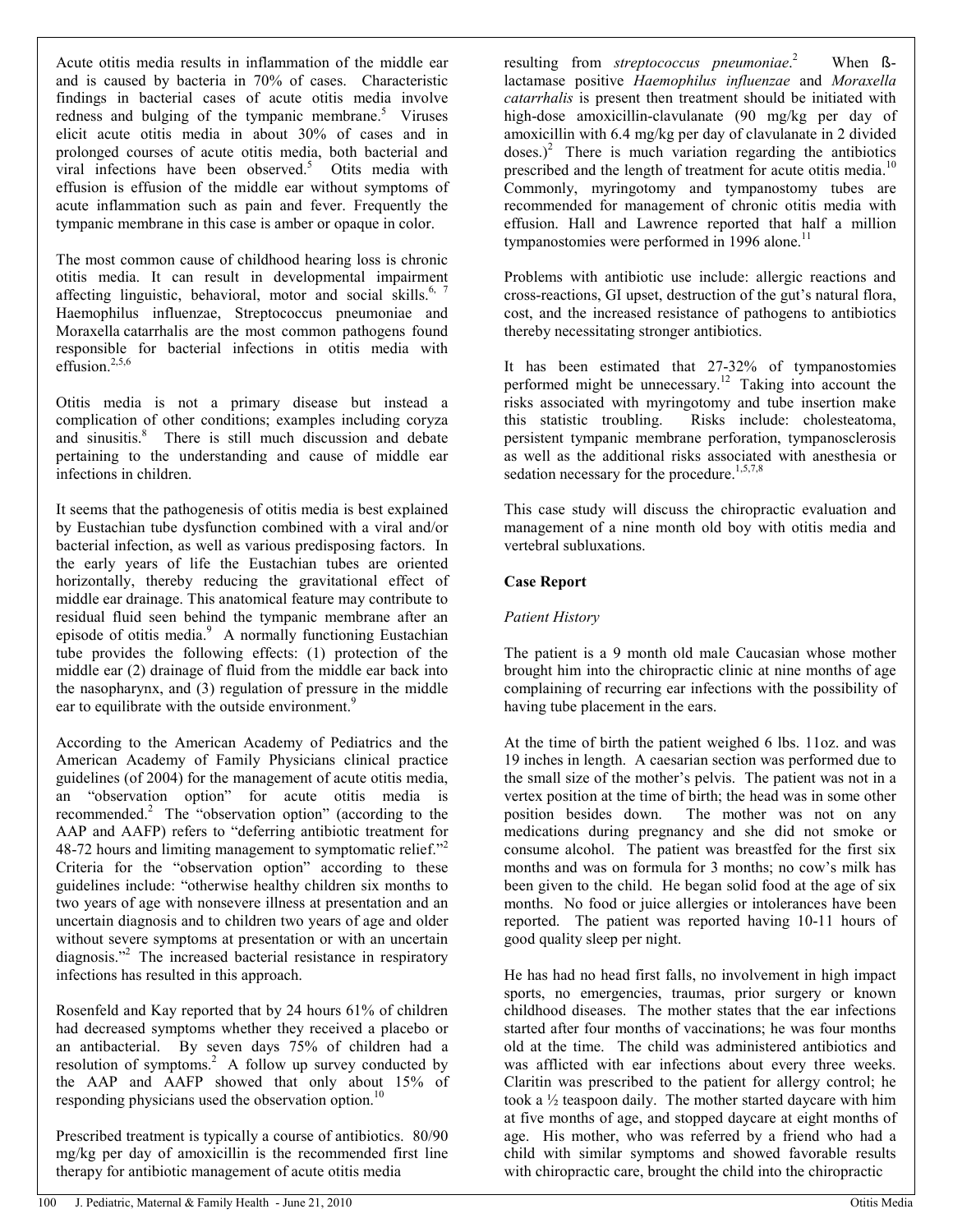#### clinic.

#### *Chiropractic Examination*

At nine months of age the patient weighed 18 lbs. and was 28 inches in length. The initial chiropractic examination showed the patient had ear infections and slight torticollis. Upper cervical, thoracic and sacral subluxations were identified.

A paraspinal thermal scan was performed using the Insight Millennium Subluxation Station™. The thermal scan assesses the sympathetic nervous system by measuring paraspinal skin temperature differentials. The right side of the body compared to the left side of the body at the same spinal level should have symmetrical readings. $^{13}$  Any differences are noted and Any differences are noted and compared to a normative database. Temperature differences one to two standard deviations above normal indicates mild asymmetry, two to three standard deviations above normal indicates moderate asymmetry, and three to four standard deviations above normal indicates severe asymmetry.

The patient's thermal scan showed the following results: mild asymmetry was found at the level of the third lumbar (L3) vertebrae on the right. Moderate asymmetry was found at the level of the first sacral (S1) vertebrae on the right. Severe asymmetry was found at the first cervical (C1) vertebrae on the right, the second cervical (C2) vertebrae on the right, and the eleventh thoracic (T11) vertebrae on the right. After review of the examination findings, the patient was accepted as a chiropractic case (See Figure 1).

#### *Intervention*

The patient started his care plan the following day; three days per week with an assessment every visit. A subluxation with hypomobility was found and adjusted at the second cervical (C2) level of the spine on the left-hand side using the Infant Toggle Headpiece developed by Larry L. Webster, DC. The patient also received light pressure on the frontal zone to stimulate release of sinus pressure. The patient did not sleep well that night and returned the next day to the clinic for a follow-up.

A subluxation was found again at the second cervical (C2) level on the left, and again was adjusted using the toggle headpiece. Light pressure was applied to the frontal zone again to help alleviate sinus pressure. A special instruction session followed the adjustment for proper nutritional counseling. The patient was recommended to begin taking Omega 3's and Juice Plus. Juice Plus is a whole food based product that provides necessary nutrients from vegetables, fruits, and grains.

Two days later, the patient was subjectively doing better and "slept great". Multiple subluxations with spasm, hypomobility and end point tenderness were found and adjusted at the following levels: the first cervical (C1) vertebrae on the left using the toggle headpiece, the sacrum using the Activator instrument, and the cranium. The Activator instrument gives a consistent low-force, high-speed adjustment to the spine. The cranial adjustment is a non-force indirect method developed by Carol J. Phillips, DC. The main goals of the technique is first to restore cerebrospinal fluid flow and second, to restore

balance to the reciprocal membranous tension within the cranial system, which will improve function of the nervous system.<sup>14</sup>

The following week the patient came into the clinic and the mother reported that the child was pulling at the right ear and was not sleeping well. Upon examination, both ears were clear, with some wax but no fluid. Multiple subluxations with spasm, hypomobility and end point tenderness were found and adjusted at the following spinal levels: the first cervical (C1) vertebrae on the right and the first thoracic (T1) vertebrae. C1 was adjusted using the toggle headpiece and T1 was adjusted using the Activator instrument. The patient was seen twice more during that week with adjustments made at C1, T1, and sacrum. Cranial and sinus work was administered as well.

During the third week of care, the patient came into the clinic three times and was subjectively doing well and by the end of the week was not pulling on his ears. Adjustments were made at the following levels: C1, T1, and sacrum. The care plan was reduced to two times per week starting the fourth week of care. Both ears were clear and the patient was assessed as showing improvement. Adjustments were made at the C1, L5 and sacral levels of the spine.

A re-examination was performed in the fifth week of care. He had not had any ear infections since the start of care. The mother reported his naps were longer and he was getting better quality sleep. A thermal scan was performed and showed favorable results (See Figure 2). The C1 vertebra was adjusted on the left using the Activator instrument.

#### *Outcome*

The patient was in the clinic once during the sixth week of care and subluxations with spasm, hypomobility and end point tenderness were found and adjusted at the following levels: C1 on the left, T1 and sacrum. During the seventh week of care the patient also visited his ENT. His ears were reported as clear with no need for tubes. Multiple subluxations were found and adjusted at the following levels: C1 on the left, T1 and sacrum. The patient had responded to treatment, and his condition was well controlled. He was no longer on Claritin and the care plan was reduced to one time per week during the following month of care. The patient caught a virus during this time but no ear infections ensued. The mother started the patient in daycare again. Follow-up thermal scans reveal a persistent pattern of dysfunction in the upper cervical spine that continues to be monitored (See Figure 4).

#### **Discussion**

#### *Background*

A healthy functioning Eustachian tube performs the following actions: first, it protects the middle ear from infected nasopharyngeal fluid, bacteria and viruses. Second, it regulates the pressure in the middle ear to equalize with the external environment. Third, it drains the fluid from the middle ear back to the nasopharynx.<sup>9</sup> The tensor veli palatini muscle helps to coordinate the functions by opening and closing the Eustachian tube. This muscle is innervated by the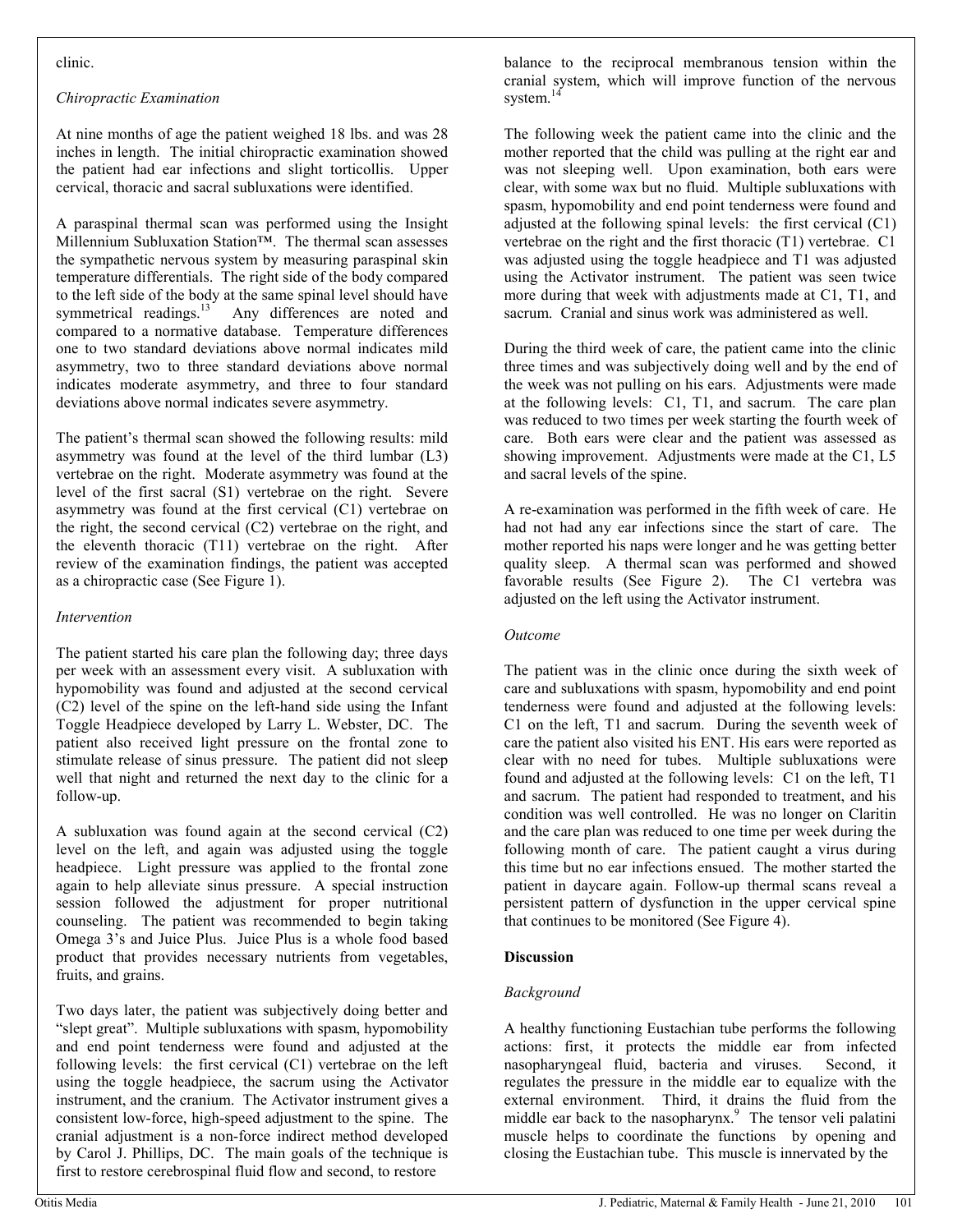#### *Chiropractic Literature*

Several studies have been written on the positive effects of osteopathic manipulation for treatment of otitis media.<sup>3,22,23</sup> Manipulative treatment is gentle and is used to correct distortions or imbalances within the musculoskeletal system.<sup>3</sup>

A pilot study of eight children (all under the age of three years old) received weekly osteopathic manipulation for the treatment of recurrent acute otitis media.<sup>3</sup> Treatments were administered once weekly for a fifteen day period over the course of three weeks. No manipulations were performed after this fifteen day period, however, subjects were able to receive routine medical care on an as-needed basis. Gentle membranous procedures were given by the primary investigator and included myofascial and cranial release as well as manual treatment. One year following this treatment, phone interviews were conducted (by the primary investigator) in order to evaluate the rate of recurrence. The one year follow up revealed: five of eight children had no documented episodes of acute otitis media following the three week

intervention period.

A multisite prospective randomized controlled trial to study the effects of osteopathic manipulation versus routine pediatric care in regards to recurrent acute otitis media was conducted.<sup>22</sup> Fifty seven patients were enrolled and divided into two separate groups; the intervention group received routine pediatric care plus osteopathic manipulative treatment and consisted of twenty-five subjects. The second group/control group received routine pediatric care alone and consisted of thirty-two children. Patients who were six months to six years old and who had experienced three episodes of acute otitis media within the previous six months or four episodes within the previous year were valid candidates. Treatment was gentle and was administered to areas of restriction. Techniques utilized included: myofascial release, balanced membranous tension, balanced ligamentous tension, facilitated positional release, and/or counterstrain treatments. High velocity, audible manipulations were not employed in this study. Conclusions of this study showed that the intervention group had fewer episodes of acute otitis media, fewer surgical procedures, and more mean surgery-free months.

The Galbreath technique is an osteopathic manipulative technique that has been shown to aid in the resolution of otitis media (through manipulation of the mandible) by increasing the blood flow to and through that region.<sup>23</sup> The primary drainage path for the middle ear and Eustachian tube is handled by the pterygoid plexus of veins and lympathics; it is this specific area that is theorized to be targeted by this technique. Dr. Harrington in his article describes the proper protocol for performing this technique:

"The physician can perform this technique by either placing the child in the supine position (as originally described) or in the physician's or parent's lap. The physician then turns the child's head so that the affected ear faces away; with the operator's hand that is opposite of the affected ear (that is, if the child has otitis media on the right side, the operator uses the left hand), the operator contacts the child's mandible on the affected side and applies a downward and transverse mild force on the mandible that crosses the face. This is repeated in a slow rhythmic application of force (about 3 to 5 seconds per round) for 30 to 60 seconds. As stated, this technique can be taught to the patient's guardian and performed approximately three times daily."<sup>23</sup>

A case study of a 14-month-old girl diagnosed with acute

## mandibular branch of the trigeminal nerve.<sup>15</sup>

According to Fysh, otitis media has four main elements to help one better understand its pathogenesis. One, otitis media is more commonly seen in young children. Two, the Eustachian tube is not fully developed in younger children and fluid is not able to flow freely from the middle ear to the nasopharynx due to misalignment. Three, otitis media is more commonly seen in the winter months; incidence of upper respiratory infections are typically higher at this time. Four, the fluid in the middle ear more commonly contains bacteria, rather than sterile effusion.<sup>9</sup>

Additional epidemiological factors that are thought to increase risk of otitis media in a patient are as follows: sibling with history of otitis media, bottle-fed infants, exposure to tobacco smoke, daycare attendees, prior antibiotic history, and male gender.<sup>2,3,16</sup> One author states that birth malposition and caesarian section children have a higher incidence of otitis media, due to the lack of cranial molding during the birth process, which "alters the proper juxtaposition of the cranial bones and potentially alters the pressure gradients within the ear mechanism."<sup>17</sup>

Signs and symptoms of otitis media include pain accompanied with tugging or pulling on the ears, fever, irritability, listlessness, and loss of hearing.<sup>9</sup>

#### *Alternative Treatments*

Antibiotic therapy, typically for 7-10 days is the most common treatment for otitis media by U.S. medical doctors; 98% of all patients follow this regime.<sup>2,5,18</sup> Antibiotics do not help in some situations though; viral infections and allergies do not respond to antibiotics and antibiotics have minimal effect on clearing the middle ear of excess fluid.<sup>9</sup>

In about 80% of children the condition resolves without antibiotic treatment in about three days. Complications are rare but include hearing loss, mastoiditis, meningitis, and recurrent attacks.<sup>19</sup> Some doctors are opting for a "Watch and See Prescription" or WASP approach to reduce the amount of antibiotics given to children afflicted with non-severe otitis media. This approach encourages parents to wait 48 hours before filling a prescription for antibiotics to see if the child gets better. $20$ 

Fluid that becomes uncontrollable in the middle ear can potentially rupture the tympanic membrane. Myringotomy with tympanostomy ventilating tube insertion will attempt to drain the excess fluid and reduce pressure. Tubes remain in place for up to six months and a reduction in symptomatology has been reported.<sup>9</sup> A naturopathic treatment for otalgia, a symptom in otitis media, suggests the use of Naturopathic Herbal Extract Ear Drops (NHED), which concluded in a study to be very beneficial. $^{21}$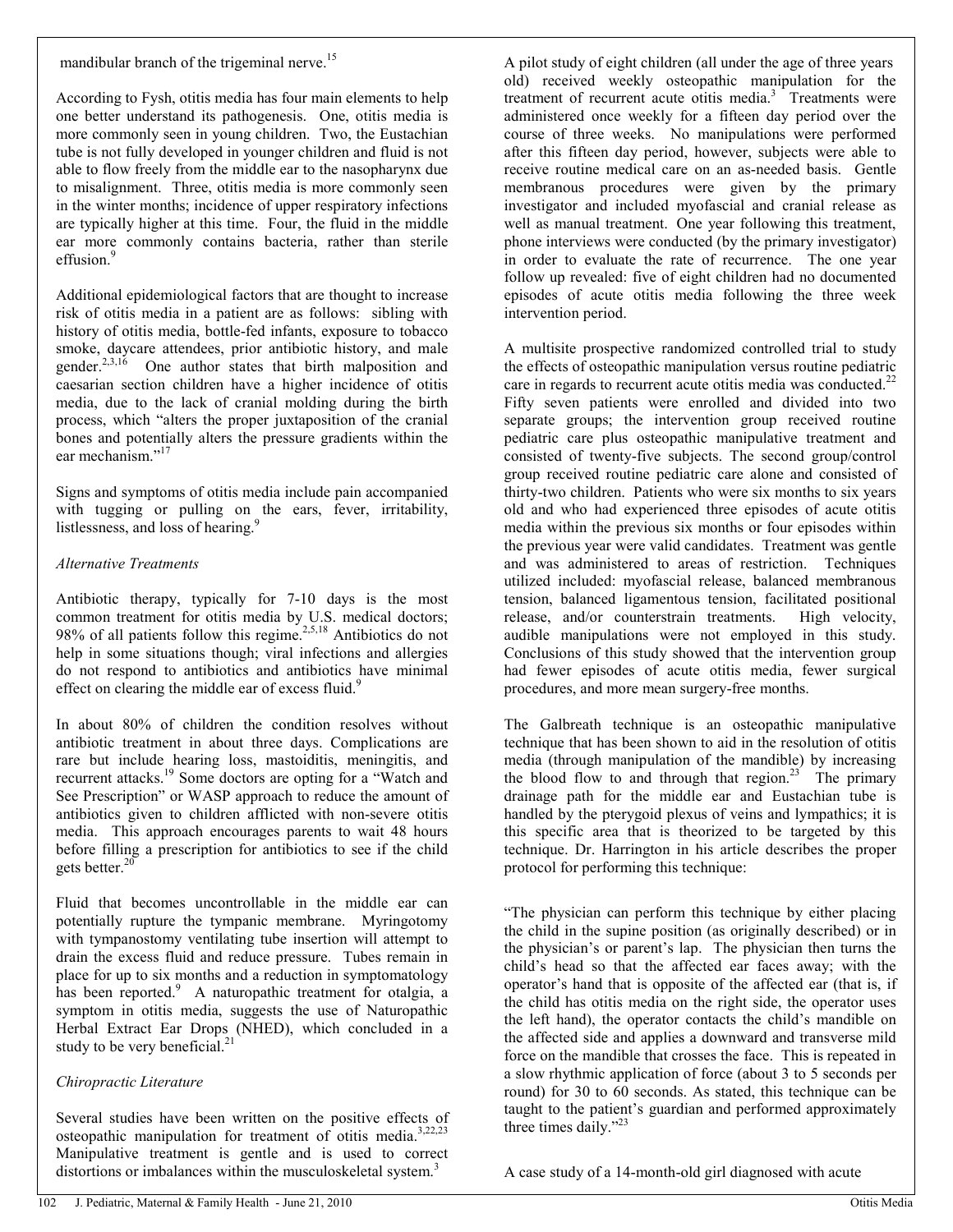otitis media underwent Galbreath technique and had an immediate reduction in fever, erythema, and appeared to be more comfortable.<sup>23</sup> Additionally she completed a course of antibiotics to treat this episode of otitis media however, the patient received this manipulation when symptoms of otitis media began again and had not been placed on antibiotics since.

The literature on chiropractic management of a patient with otitis media shows positive, lasting results.1,8,9,17,18,24-33 Following is a selected review of the literature concerning chiropractic intervention for otitis media.

An observer-blinded, randomized feasibility study including twenty patients aged six months to six years was conducted.<sup>1</sup> Participants received either a chiropractic spinal manipulation or a placebo/sham chiropractic spinal manipulation. Manual static and motion palpation was used to determine the areas to be treated for both groups. Regarding the active group, spinal manipulation was focused to the upper cervical area, however, did not exclude the rest of the spine. Low amplitude high velocity manual spinal manipulation was applied to specific affected spinal segments. Light touch of specific spinal segments was used for the placebo group. Objective measures used to evaluate the status of the middle ear included otoscopy and tympanometry. All participants were required to attend ten treatment appointments over a four week period; compliance was excellent. The results showed no serious side effects from either active or placebo manipulations.

The aim of a cohort, non-randomized retrospective study of forty-six children aged five years old or younger was to determine if patients improved under chiropractic care as well as to determine how many treatments were needed to reach improvement.<sup>18</sup> The subluxations of the forty-six children (aged five years and younger) were adjusted usually with an Activator, with particular attention paid to the cervical vertebrae and occiput. Applied Kinesiology and Sacro-Occipital blocking were also used to adjust the participants. The treatment regimen consisted of three treatments per week for one week, then two treatments a week for one week, then one treatment per week. Treatment was terminated when there was improvement. 93% of all episodes improved while under care and 75% improved in ten days or fewer. 43% had improvement with only one or two treatments. This is another study that serves to show how chiropractic care may decrease the symptoms of ear infections in young children.

In the study by Ressel and Rudy, 650 children under chiropractic care were studied. Otitis media was only one of the immune complaints that were examined.<sup>30</sup> The authors feel that there may be a factor in a child with otitis media that is not necessarily caused by an immature immune system which is a theory as to the onset and cause of otitis media. Van Breda substantiates this theory by showing that 80% under standard medical care experience ear infections versus only 31% of children experiencing otitis media under chiropractic care.<sup>30</sup>

In a case series of 332 children (aged 27 days to 5 years) with otitis media, chiropractic adjustive care using tympanography as an objectifying measure was used.<sup>17</sup> Static and motion palpation as well as examination of the cranium was performed in order to determine the presence or absence of

 subluxation. Each child was given a series of chiropractic adjustments in accordance with the clinical findings as well as soft tissue effleurage involving the sternocleidomastoid muscles bilaterally. The results of this study indicate that there was a strong correlation between the resolution of otitis media and chiropractic adjustments.

Another case series involved five children with chronic recurrent otitis media who had been under the regular care of a pediatrician for this condition for a minimum of six months without resolution. $9$  Each case received a spinal adjustment to the C2 segment as determined from a chiropractic examination; static and motion palpation were utilized to help find fixated segments. Each child's temperature was also recorded throughout the study and resolution of the condition was determined by otoscopic examination findings as well as reduction of fever. Every case responded favorably to chiropractic spinal adjustments with no complications noted; none of these cases required more than five treatments.

Toftness chiropractic technique was used on twenty-two children who had acute otitis media and who had not received any prophylaxis for it.<sup>27</sup> A Toftness adjustment consists of delivering a low force (2-32oz.) by a metered hand held pressure applicator at the desired segments. Both inner ear inflammation and bulging tympanic membranes as well as oral temperature improved after the Toftness adjustment was given.

A review of two case studies with children suffering from chronic otitis media also shows favorable results. The first case involved a fourteen-month old boy who had received 13 series of antibiotics (all progressively stronger) for the treatment of his otitis media. $31$  Posture evaluation, gait, digital and motion palpation were all used to asses this patient's spine. The diagnosis was a C1 (Atlas) subluxation and care consisted of gentle manual thrusts on this vertebrae. By the sixth week of care the child was free from any ear infection for the first time in his life as determined by his pediatrician. The second case involved a six year old boy who had suffered from four to five sinus infections per year with at least two of these episodes leading to ear infections. Postural evaluation and palpation revealed the diagnosis of subluxations at C1, C2, T5-T7, L5 and sacrum. Segmental adjusting was preformed in the cervicals and mirror image adjusting (of postural imbalances) was utilized at the other segments. The mother reported increased improvements in her child's health within three weeks. One year from his first adjustment the child had not had a recurrence of any sinus infections or otitis media.

Another review of two cases also shows promising results from chiropractic care. The first case involved a four year old boy with otitis media undergoing two years of antibiotic therapy with negative results.<sup>29</sup> Subluxations of C1 and C2 were diagnosed from an x-ray exam and an surface electromyography (SEMG) study. These areas were monitored and adjusted when indicated using a toggle type thrust. Dramatic improvement was reported within two weeks time. The second case involved a six-year-old male who underwent three years of intermittent antibiotic therapy and was now being advised to have tubes inserted. Two sets of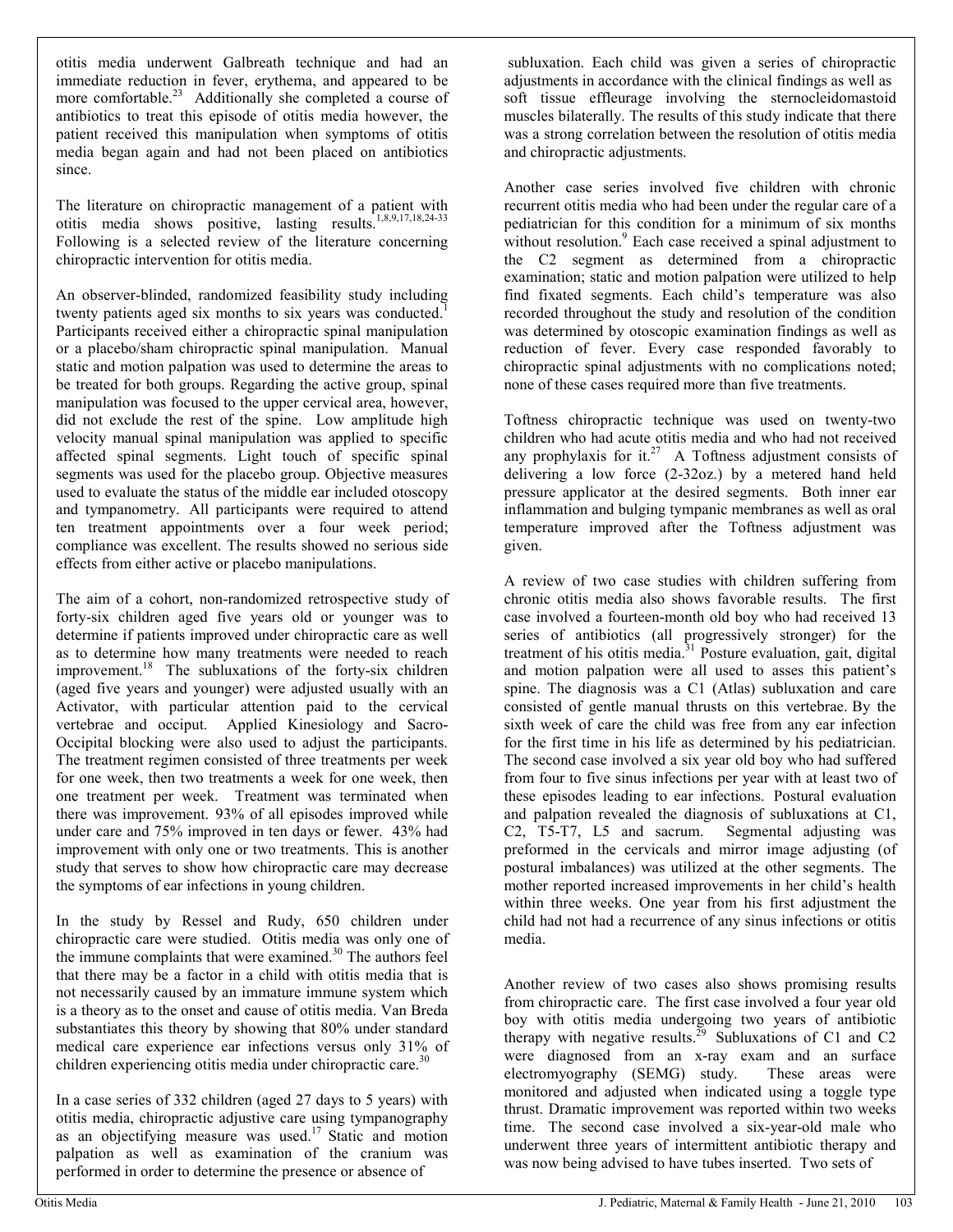tubes were inserted and the first set did not alleviate any complaints. The second set was inserted and more antibiotic therapy was instituted at that time in order to help eliminate symptoms. This second attempt was also unsuccessful. Palpation and instrumentation was utilized to determine the area of subluxation, which in this case was the upper cervical spine. Toggle protocol was used to adjust this child. The mother reported that by the fourth adjustment the child had not complained about his ears.

A case study of a five-year-old male with reoccurring otitis media was reviewed. The child's mother reported that he had suffered from numerous complaints such as fever, sinus and respiratory infections as well as otitis media since starting day care at the age of three months.<sup>28</sup> The child had received Amoxicillin and other antibiotics as well as drainage tubes. The mother reported that neither interventions had helped and that the tubes only lessened the pain but didn't prevent recurring infections.

Global spinal adjusting using CBP (Chiropractic Biophysics) technique was initiated including mirror image adjusting. At the child's second visit he had already reported that he felt better. Follow up adjustments were given three times a week for two weeks, then twice a week for two weeks, then once a week for six weeks and continued once every three weeks for six months. The child's otitis media with effusion was resolved in this case with chiropractic care.

A case study by Thomas describes an eleven-month-old male infant experiencing extreme irritability and chronic ear effusion with infection.<sup>25</sup> The infants ear infection was reported to have begun within the first month following birth and continuing for twelve months. The mother had a forceps delivery accompanied with an epidural. Diversified chiropractic adjusting procedures were applied to the C1 vertebrae during most office visits. Other segments were also adjusted over the course of six months, however C1 required care on 80% of the visits made. The child had not experienced another ear infection after eight weeks of chiropractic care.

A recent case study of an 8 year old female with a three year history of otitis media as well as sinus infections, cephalgia and cervicalgia also found improvement from chiropractic care - specifically CBP Technique.<sup>32</sup> The patient underwent two previous bilateral tympanectomy surgeries, several rounds of antibiotics, and sinus surgery before chiropractic care was sought.<sup>32</sup> Subjective and objective findings as well as all other complaints were absent, according to her pediatrician, one year after the start of chiropractic care.

Another case study involves a 3 year old girl who had hearing loss after three unsuccessful implantations of tympanostomy tubes. $33$  High velocity, low amplitude adjustments were delivered to C1 using Diversified Technique. Additionally, cervical distraction exercises were recommended as part of the patients care plan. The child's mother reported that she had less ear pain, better speech and was less irritable after the initiation of chiropractic care. The patient also reported that she experienced an improvement in hearing and an audiology evaluation showed improved hearing in both ears.

Lastly, a three and a half year old boy underwent chiropractic

care in order to help resolve a ten month history of otitis media with effusion.<sup>8</sup> There was continuous, odiferous discharge emanating from both of his ears and the patient had been diagnosed with a hearing deficit. He had subluxations present in the cervical and thoracic regions and was treated four times. After his first adjustment, discharge from the ears disappeared immediately. Three months after the cessation of his chiropractic care, a hearing test showed improvement in his hearing.

#### **Conclusion**

The purpose of this case study was to present a patient with otitis media and describe the management with chiropractic care as the method of treatment. Many otitis media cases that fail to resolve medically are brought to a chiropractor.<sup>32</sup> A review of the literature showed favorable and lasting results for patients utilizing chiropractic care to treat otitis media. Unlike the typical allopathic method of attempting to kill the bacteria or virus, chiropractic seeks to restore normal function of the nervous system, ears and deep cervical lymphatics.<sup>28</sup>

The patient in this case was evaluated and accepted for chiropractic care and was carefully assessed for vertebral subluxations and then adjusted accordingly. The patient has had no recurrence of ear infections since the initial adjustment. It is concluded that chiropractic care was successful in treating this patient for otitis media. Further research concerning the efficacy of chiropractic care and otitis media is recommended.

#### **References**

- 1. Sawyer CE, Evans RL, Voline PD, Branson R, Spicer A. A feasibility study of chiropractic spinal manipulation versus sham spinal manipulation for chronic otitis media with effusion in children. J Manipulative Physiol Ther. 1999 Jun; 22(5): 292-8.
- 2. American Academy of Pediatrics Subcommittee on Management of Acute Otitis Media. Diagnosis and management of acute otitis media. Pediatrics 2004;113-1451-1465.
- 3. Degenhardt BF, Kuchera ML. Osteopathic evaluation and manipulative treatment in reducing the morbidity of otitis media: a pilot study. J Am Osteopath Assoc. 2006;106:327-334.
- 4. Bondy J, Berman S, Glazner J, Lezotte D. Direct expenditures related to otitis media diagnoses: extrapolations from a pediatric Medicaid cohort. Peadiatrics. 2000;105:E72. Available at: http://pediatrics.aappublications.org/cgi/content/full/1 05/6/e72\
- 5. Corbeel L. What is new in otitis media?. Eur J Pediatr. 2007;166:511-519.
- 6. Eser OK, Ipci K, Alp S, Akyol U, Unal OF, Hascelik G, Sennaroglu L, Gur D. Efficacy of nasopharyngeal culture in identification of pathogens in middle ear fluid in chronic otitis media with effusion. Indian J Med Microbiol 2009;27:237-41
- 7. Stenstrom R, Pless B, Bernard P. Hearing thresholds and tympanic membrane sequale in children managed medically or surgically for otitis media with effusion. Arch Pediatr Adolesc Med 2005;159:1151-1156.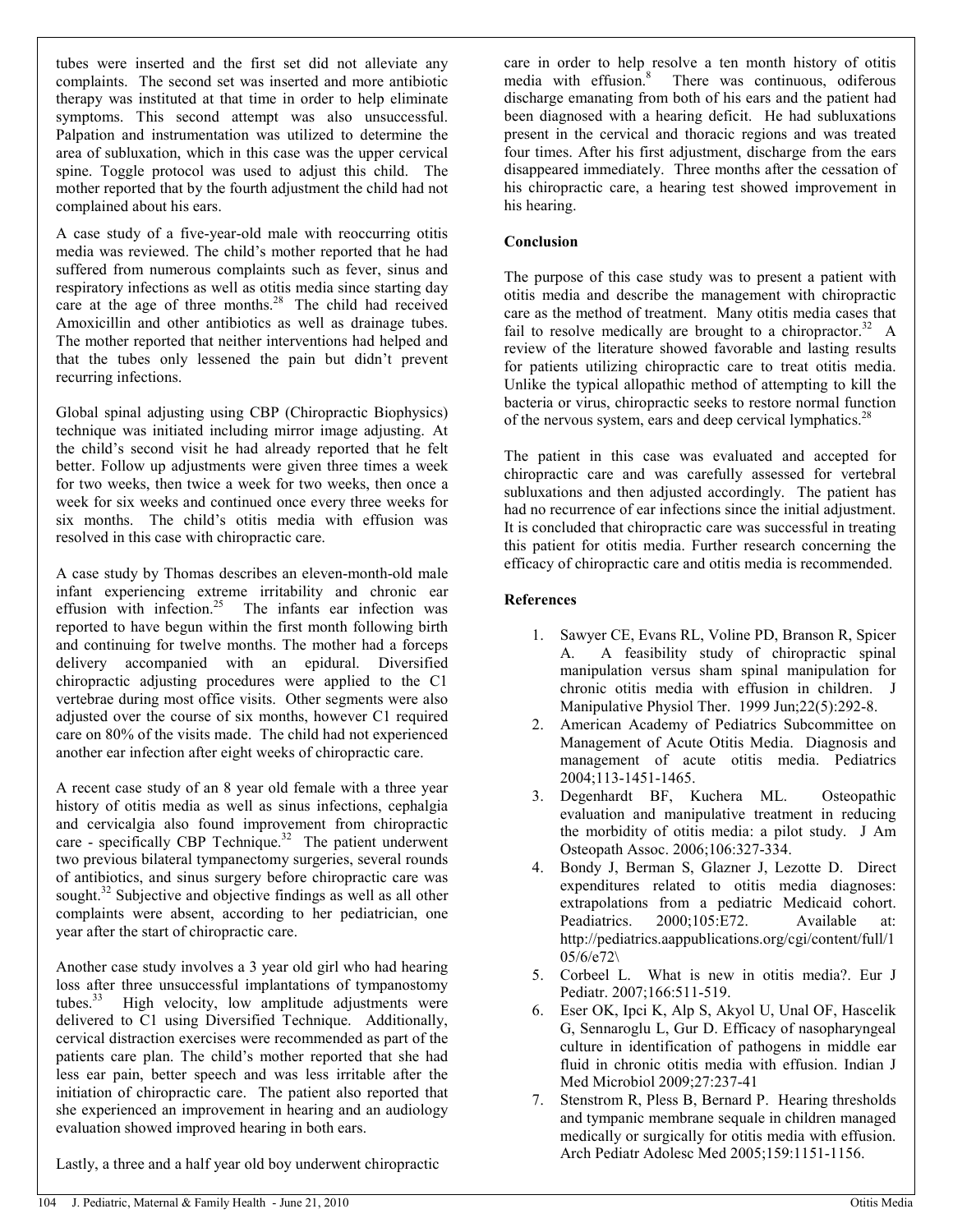- 8. Saunders L. Chiropractic treatment of otitis media with effusion: a case report and literature review of the epidemiological risk factors that predispose towards the condition and that influence the outcome of chiropractic treatment. Clin Chiropr. 2004;7:168- 173.
- 9. Fysh PN. Chronic recurrent otitis media: case series of five patients with recommendations for case management. J Clin Chiropr Pediatr. 1996;1(2):66-78
- 10. American Academy of Pediatrics Subcommittee on Management of Acute Otitis Media. Management of acute otitis media by primary care physicians: Trends since the release of the 2004 American Academy of Pediatrics/American Academy of Family Physicians clinical practice guideline. Pediatrics 2007;120;281- 287.
- 11. Keyhani S, Kleinman L, Rothschild M, Bernstein J, Anderson R, Chassin M. Overuse of tympanostomy tubes in New York metropolitan area: evidence from five hospital cohort. BMJ 2008;337a1607.
- 12. Kleinman LC, Kosecoff J, Dubois RW, Brooks RH. The medical appropriateness of tympanostomy tubes proposed for children younger than 16 years in the United States. JAMA 1994;271:1250-5.
- 13. Uematsu, E, et al. Quantification of thermal asymmetry, part 1: normal values and reproducibility. J Neurosurg 1988; 69: 552-555.
- 14. Phillips CJ. Craniosacral Therapy. In:: Anrig C, Plaugher G, editors. Pediatric Chiropractic. Pediatric Chiropractic. Lippincott Williams & Wilkens; 1998. p. 424-6.
- 15. Barsoumian R, Kuehn D, Moon J, Canady J. An anatomic study of the tensor veli palatini and dilatator tubae muscles in relation to Eustachian tube and velar function. Cleft Palate-Craniofacial Journal. March 1998, Vol. 35 No. 2.
- 16. Rovers M. The burden of otitis media. Vaccine 26S 2008, G2-G4.
- 17. Fallon JM. The role of the chiropractic adjustment in the care and treatment of 332 children with otitis media. J Clin Chiropr Pediatr. 1997;2(2):167-183.
- 18. Froehle RM. Ear infection: a retrospective study examining improvement from chiropractic care and analyzing for influencing factors. J Manipulative Physiol Ther. 1996 Mar/Apr;19(3):169-177.
- 19. O'Neill P. Acute otitis media. BMJ 1999 Sep 25;319:833-5.
- 20. Spiro DM, Tay K, Arnold DH, Dziura JD, Baker MD, Shapiro ED. Wait-and-see prescription for the treatment of acute otitis media. JAMA. 2006 Sep 13;296(10):1235-1241.
- 21. Sarrell EM, Cohen HA, Kahan E. Naturopathic treatment for ear pain in children. Pediatrics. 2003 May;111(5):574-9.
- 22. Mills MV, Henley CE, Barnes LL, Carreiro JE, Degenhardt BF. The use of osteopathic manipulative treatment as adjuvant therapy in children with recurrent acute otitis media. Arch Pediatr Adolesc Med. 2003 Sep;157:861-6.
- 23. Pratt-Harrington D. Galbreath technique: a manipulative treatment for otitis media revisited. J Am Osteopath Assoc. 2000 Oct;100(10):635-9.
- 24. Vallone S, Fallon J.M. Treatment protocols for the chiropractic care of common pediatric conditions: otitis media and asthma. Journal of Clinical Chiropractic Pediatrics. 1997;2(1):113-115.
- 25. Thomas D. Irritable child with chronic ear effusion/infections responds to chiropractic care. Chiropractic Pediatrics. 1997 Dec;2(2):13-14.
- 26. Lamm L, Ginter L. Otitis media: a conservative chiropractic management protocol. Top Clin Chiro 1998;5(1):18-28.
- 27. Zhang J.Q, Snyder B.J. Effect of Toftness chiropractic adjustments for children with acute otitis media. J Vertebral Subluxation Res. 2004 March;29:1-4.
- 28. Peet J. Case study: chiropractic results with a child with recurring otitis media accompanied by effusion. Chiropractic Pediatrics. 1996 April;2(2):8-10.
- 29. Webster L. A review of two typical chiropractic cases involving otitis media. Chiropr Pediatr. 1996 Apr;2(2):14-15.
- 30. Ressel O, Rudy R. Vertebral subluxation correlated with somatic visceral and immune complaints: an analysis of 650 children under chiropractic care. J Vertebral Subluxation Res. 2004 ;Oct(18):Online access only 23 p.
- 31. Heagy D. The effect of the correction of the vertebral subluxation on chronic otitis media in children. Chiropractic Pediatrics. 1996 April;2(2):6- 7.
- 32. Fedorchuk C, Cohen A. Resolution of chronic otitis media, neck pain, headaches & sinus infection in a child following an increase in cervical curvature & reduction of vertebral subluxation. J. Pediatric, Maternal & Family Health. 2009 June Issue 2:1-8.
- 33. Brown C. Improved hearing and resolution of otitis media with effusion following chiropractic care to reduce vertebral subluxation. J. Pediatric, Maternal & Family Health. 2009 March Issue1:1-7.